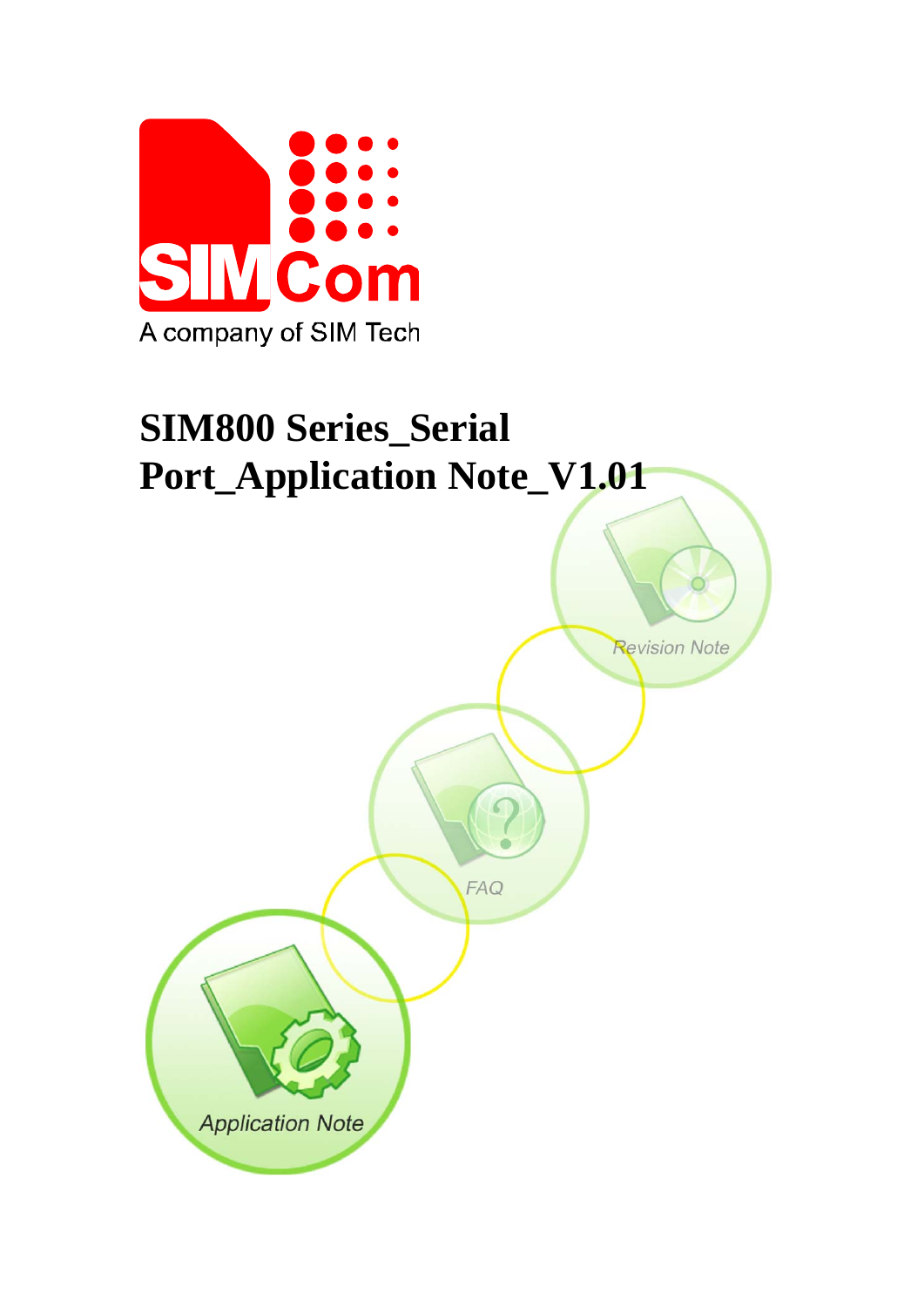

| <b>Document Title:</b>      | <b>SIM800 Series_Serial Port_Application Note</b> |  |  |  |
|-----------------------------|---------------------------------------------------|--|--|--|
| <b>Version:</b>             | 1.01                                              |  |  |  |
| Date:                       | 2014-08-05                                        |  |  |  |
| <b>Status:</b>              | Release                                           |  |  |  |
| <b>Document Control ID:</b> | SIM800 Series_Serial Port_Application Note_V1.01  |  |  |  |

#### **General Notes**

SIMCom offers this information as a service to its customers, to support application and engineering efforts that use the products designed by SIMCom. The information provided is based upon requirements specifically provided to SIMCom by the customers. SIMCom has not undertaken any independent search for additional relevant information, including any information that may be in the customer's possession. Furthermore, system validation of this product designed by SIMCom within a larger electronic system remains the responsibility of the customer or the customer's system integrator. All specifications supplied herein are subject to change.

#### **Copyright**

This document contains proprietary technical information which is the property of SIMCom Limited., copying of this document and giving it to others and the using or communication of the contents thereof, are forbidden without express authority. Offenders are liable to the payment of damages. All rights reserved in the event of grant of a patent or the registration of a utility model or design. All specification supplied herein are subject to change without notice at any time.

## *Copyright © Shanghai SIMCom Wireless Solutions Ltd. 2014.*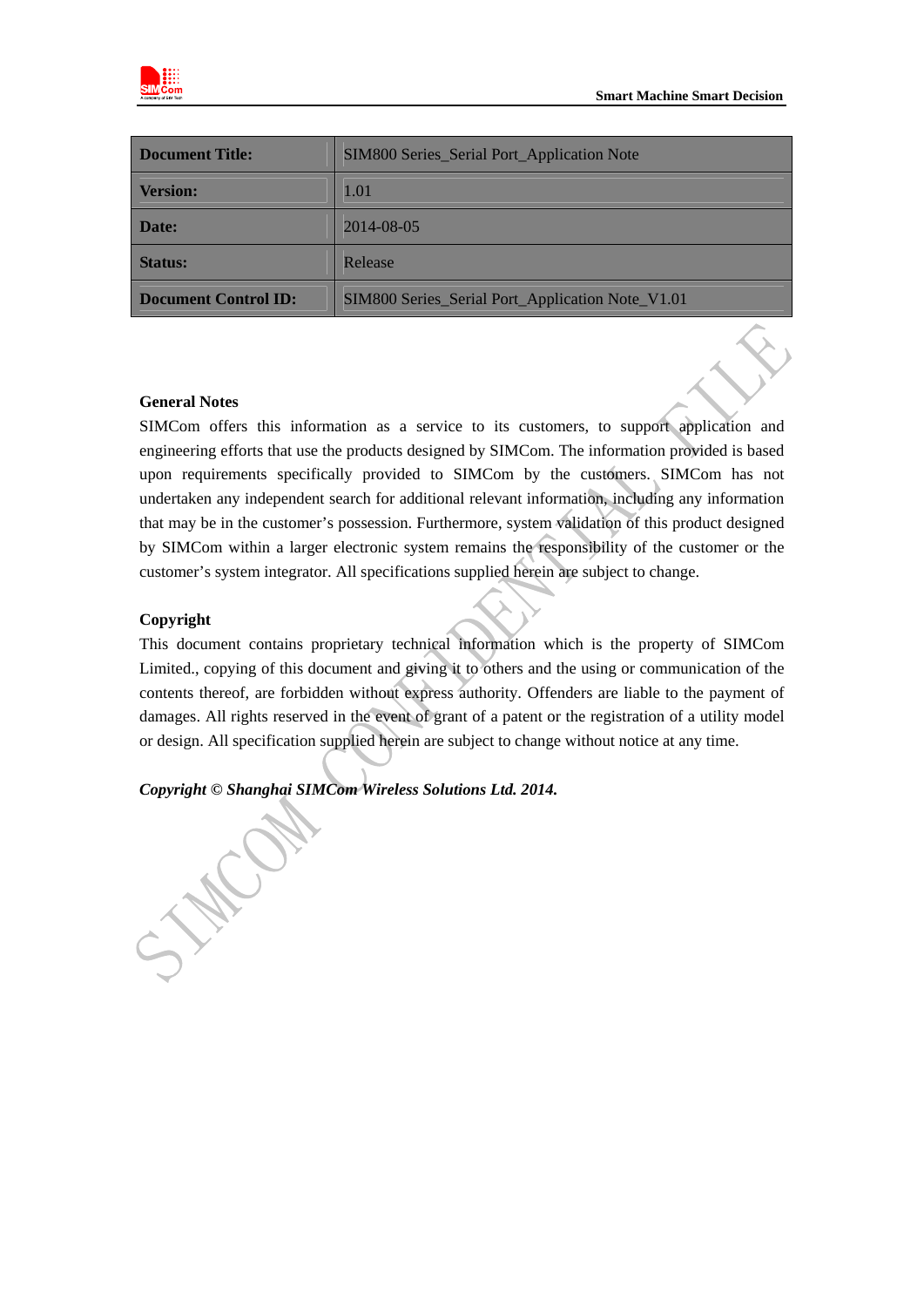

# **Contents**

| 1 |     |                                |
|---|-----|--------------------------------|
| 2 |     |                                |
| 3 |     |                                |
|   | 3.1 |                                |
|   | 3.2 |                                |
| 4 |     |                                |
| 5 |     |                                |
|   | 5.1 |                                |
|   | 5.2 |                                |
| 6 |     |                                |
|   | 6.1 |                                |
|   | 6.2 |                                |
|   | 6.3 |                                |
|   | 6.4 |                                |
|   | 6.5 |                                |
| 7 |     |                                |
|   | 7.1 |                                |
|   | 7.2 |                                |
|   | 7.3 | Sleep Mode of Dual Serial Port |
|   |     | 7.3.1                          |
|   |     | 7.3.2                          |
|   |     | 7.3.3                          |
|   |     | 7.3.4                          |
|   |     |                                |
|   | A   |                                |
|   | B   |                                |
|   |     |                                |
|   |     |                                |
|   |     |                                |
|   |     |                                |
|   |     |                                |
|   |     |                                |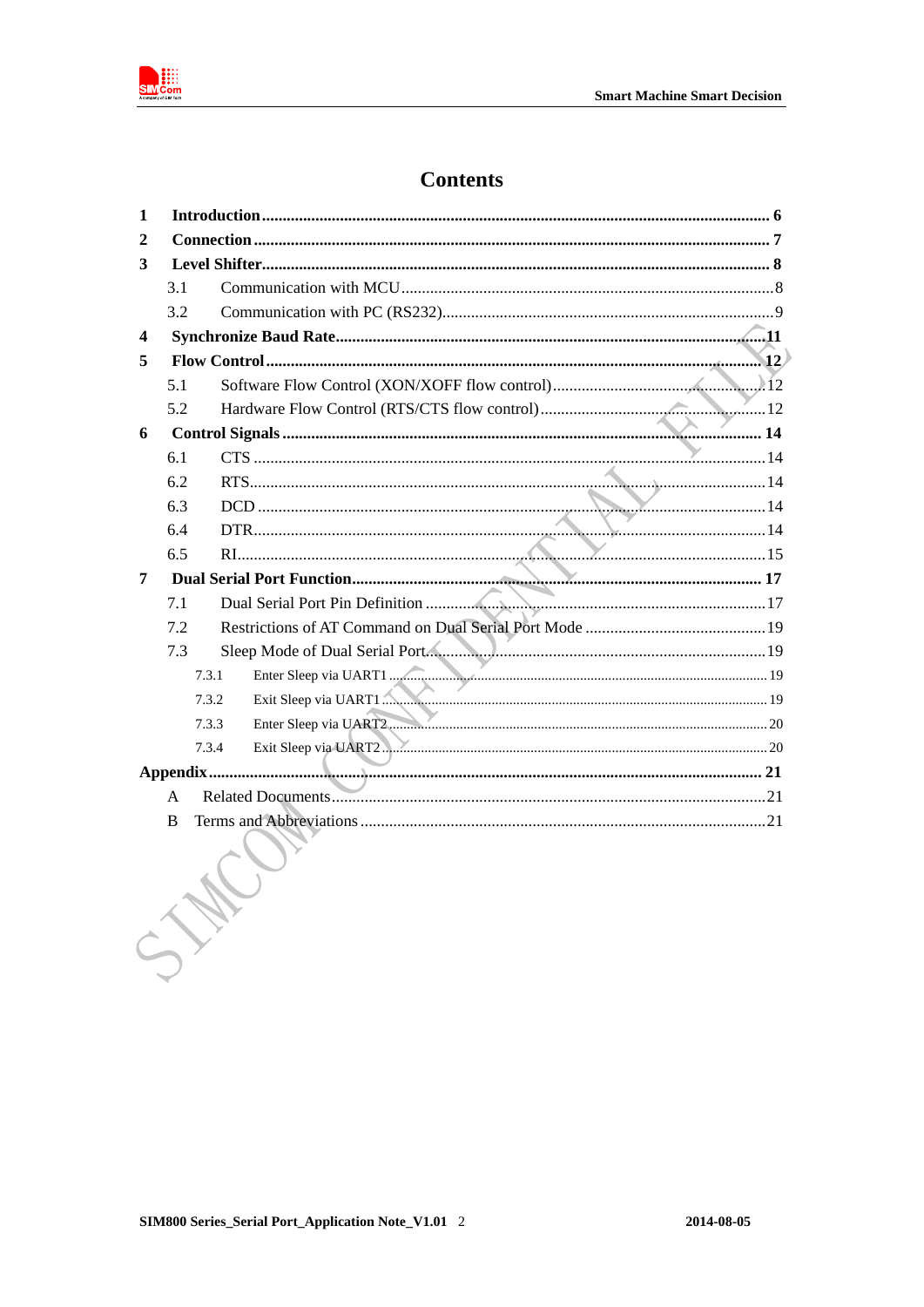

## **Table Index**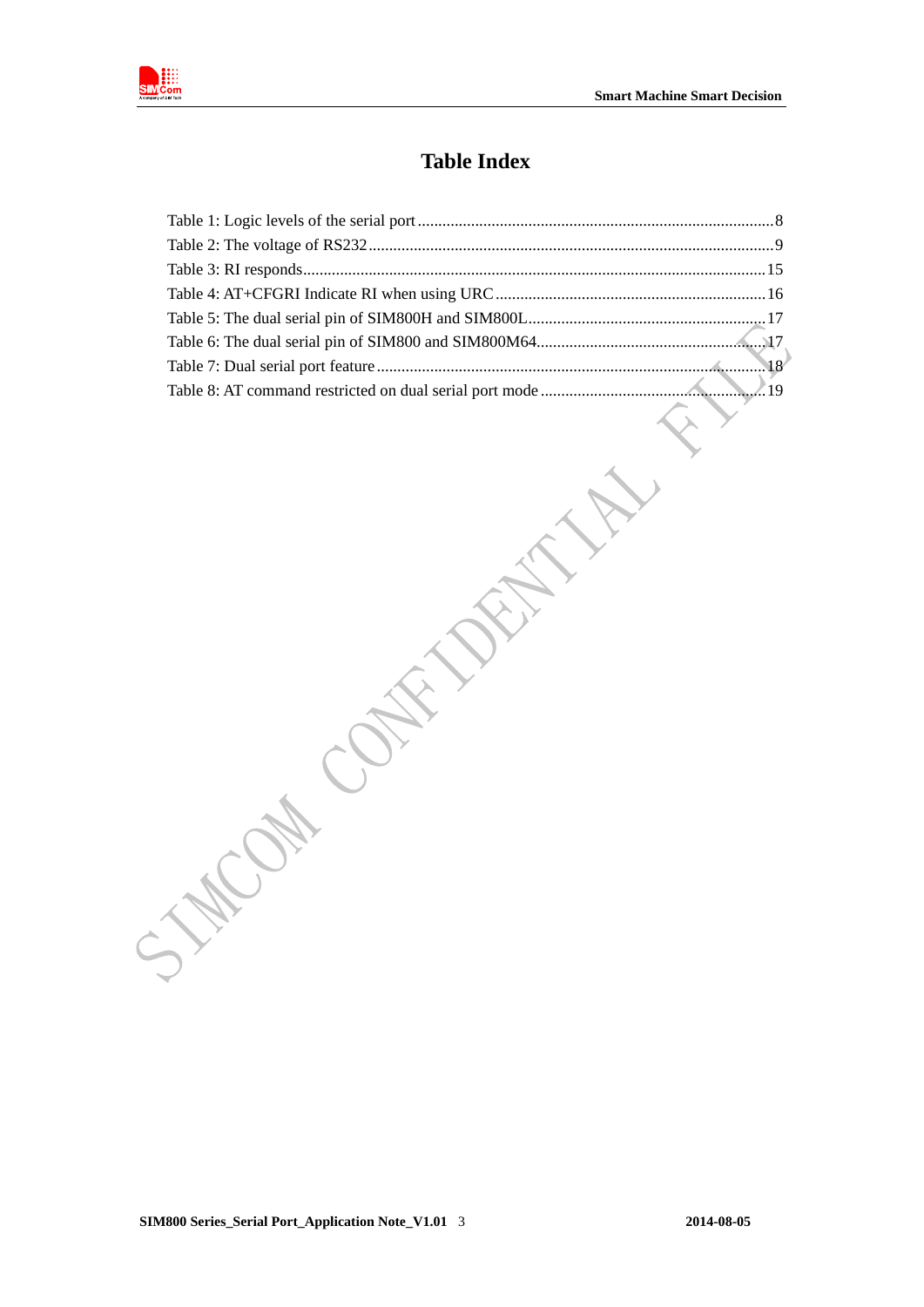

## **Figure Index**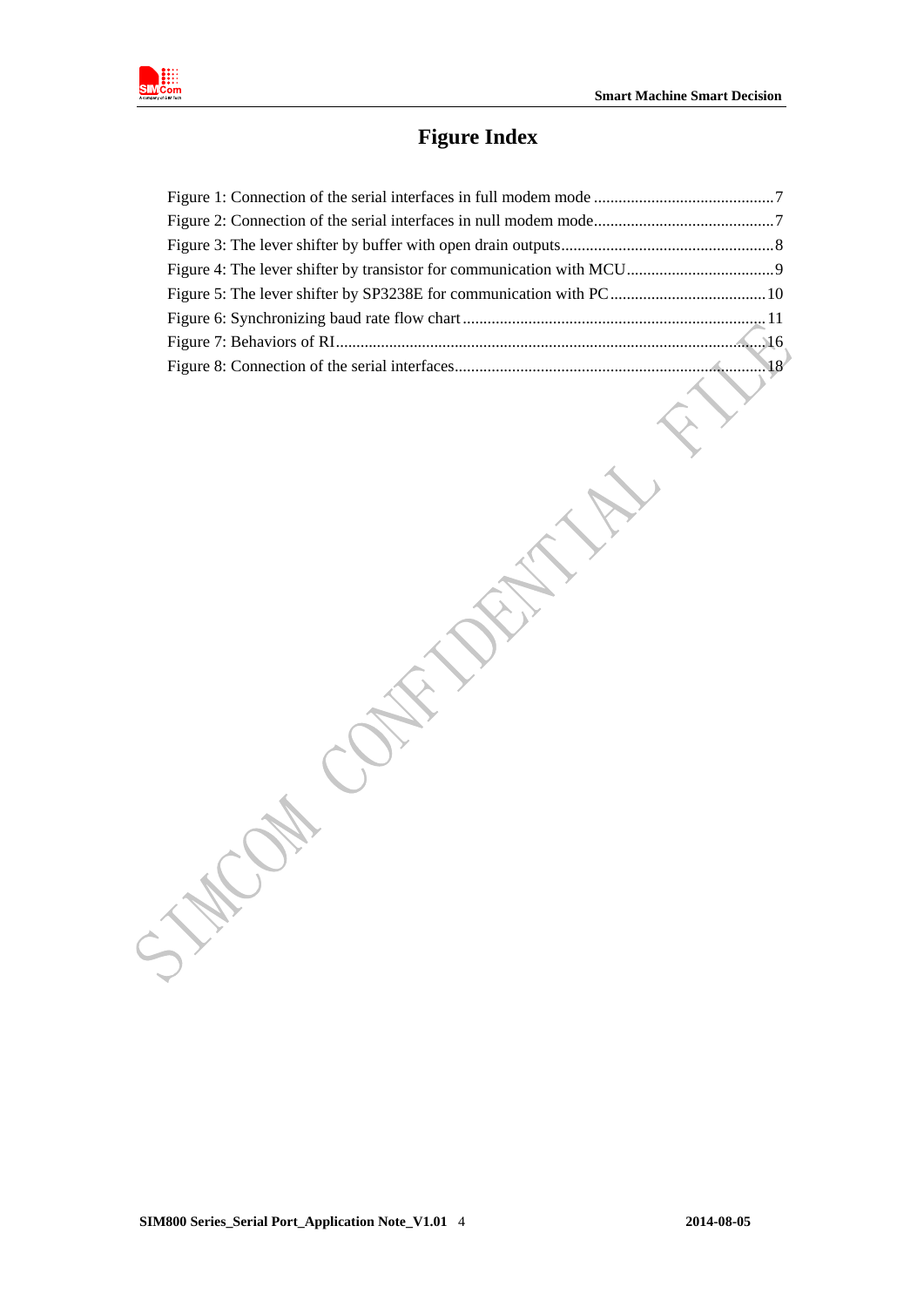

## **Version history**

| Date            | <b>Version</b> | <b>Description of change</b>                     | <b>Author</b>      |
|-----------------|----------------|--------------------------------------------------|--------------------|
| 2013-08-01      | 1.00           | New version                                      | YangMing           |
| 2014-08-05 1.01 |                | Chapter Scope, Add projects                      | ChenHaibing        |
|                 |                | Chapter 6.5, Update the Table 3                  | <b>ChenHaibing</b> |
|                 |                | Chapter 7, Add dual serial function and AT+CMNRP | <b>ChenHaibing</b> |

## **Scope**

This document presents the AT command of Serial port operation and application examples. This document can apply to SIM800 series modules, including SIM800V, SIM840V, SIM800W, SIM840W, SIM800W16, SIM840W16, SIM800L, SIM800H, SIM800, SIM800M64, SIM800G and SIM808.

**SIM800 Series\_Serial Port\_Application Note\_V1.01 2014-08-05** 5

Way Ch.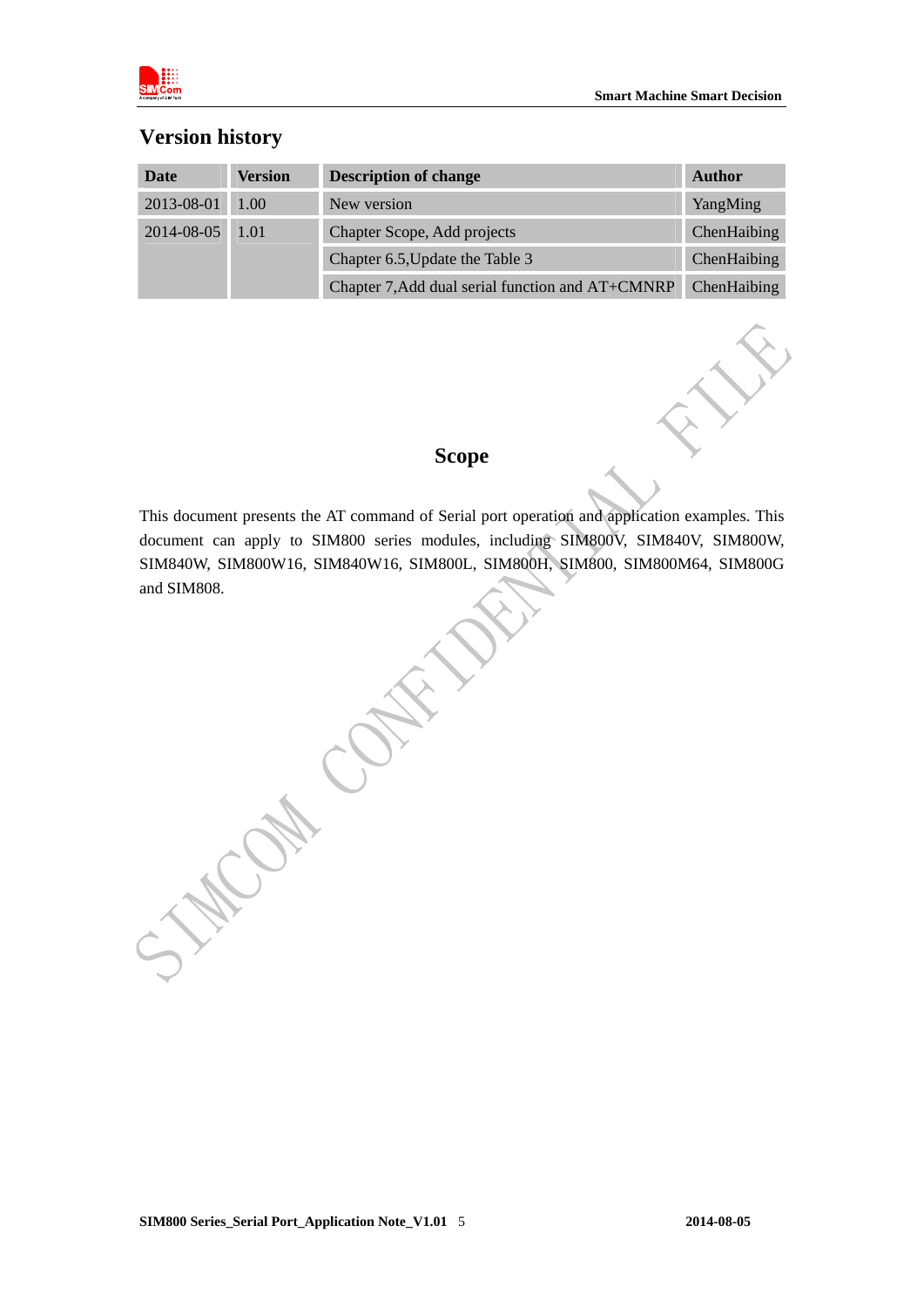<span id="page-6-0"></span>

## **1 Introduction**

This document describes the serial interface of the modules and how to take it into account in client's application design. This document can help user quickly understand serial interface of the modules.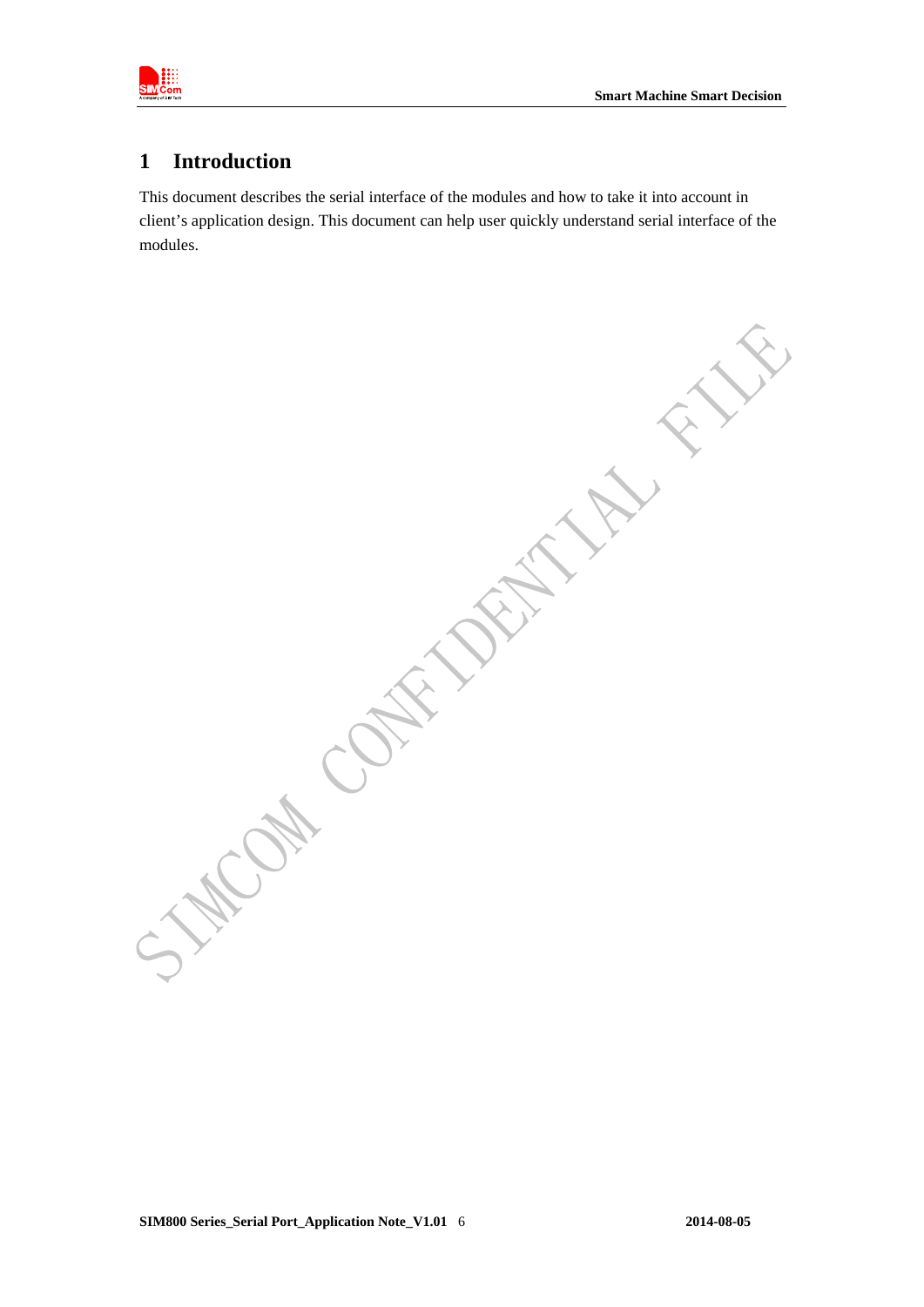<span id="page-7-0"></span>

## **2 Connection**

SIM800 series is designed as a DCE (Data Communication Equipment). It provides a full modem serial port which is used for data transmission and for sending AT commands. The serial port contains data lines TXD and RXD, hardware flow control lines RTS and CTS, status lines DTR, DCD and RI. Serial port interface is available which complies with 2.80 Volts interface.

When the module is used in full modem mode for data transmission, all the signal lines should be connected. The following figure shows the connection between module and client (DTE) in full modem mode.



**Figure 1: Connection of the serial interfaces in full modem mode** 

When the module is used in null modem (no handshaking) mode for data transmission, only RXD and TXD are used in user's application, other serial pins should be kept open. The following figure shows the connection between module and client (DTE) in null modem mode.



**Figure 2: Connection of the serial interfaces in null modem mode** 

*NOTE: The DTR signal must pulled to low level voltage when DTE is sending data to module. If DTR does not connect with DTE, DTR must be connected to GND via a 10K resistor.*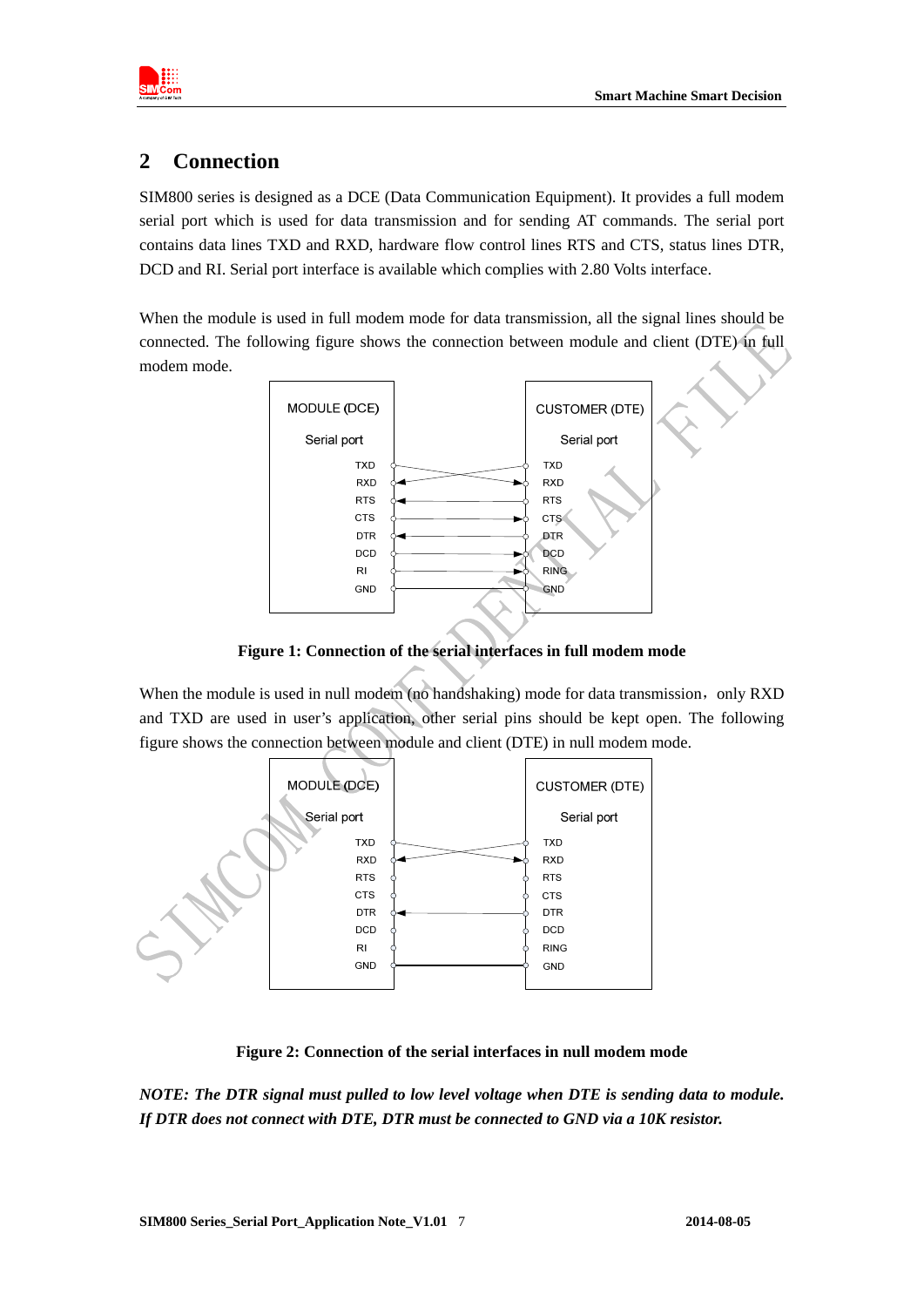<span id="page-8-0"></span>

# **3 Level Shifter**

The significant levels are 0V (for low data bit or ON condition) and 2.80V (for high data bit or OFF condition). For electrical characteristics please refer to the following table.

| <b>Parameter</b> | <b>Min</b>       | <b>Max</b> | Unit                     |  |
|------------------|------------------|------------|--------------------------|--|
| $V_{IL}$         | $\boldsymbol{0}$ | 0.4        |                          |  |
| $V_{IH}$         | 2.4              | 3.0        |                          |  |
| $V_{OL}$         | $\theta$         | 0.1        |                          |  |
| $V_{OH}$         | 2.7              | 3.0        | <b>STATE OF BUILDING</b> |  |

If user's MCU or PC's voltage is out of the range, lever shifter needs to be used.

#### **3.1 Communication with MCU**

The module can choose the lever shifter by buffer with open drain outputs (e.g. NC7WZ07) or transistor.

#### **By buffer with open drain outputs:**



**Figure 3: The lever shifter by buffer with open drain outputs** 

#### **By transistor:**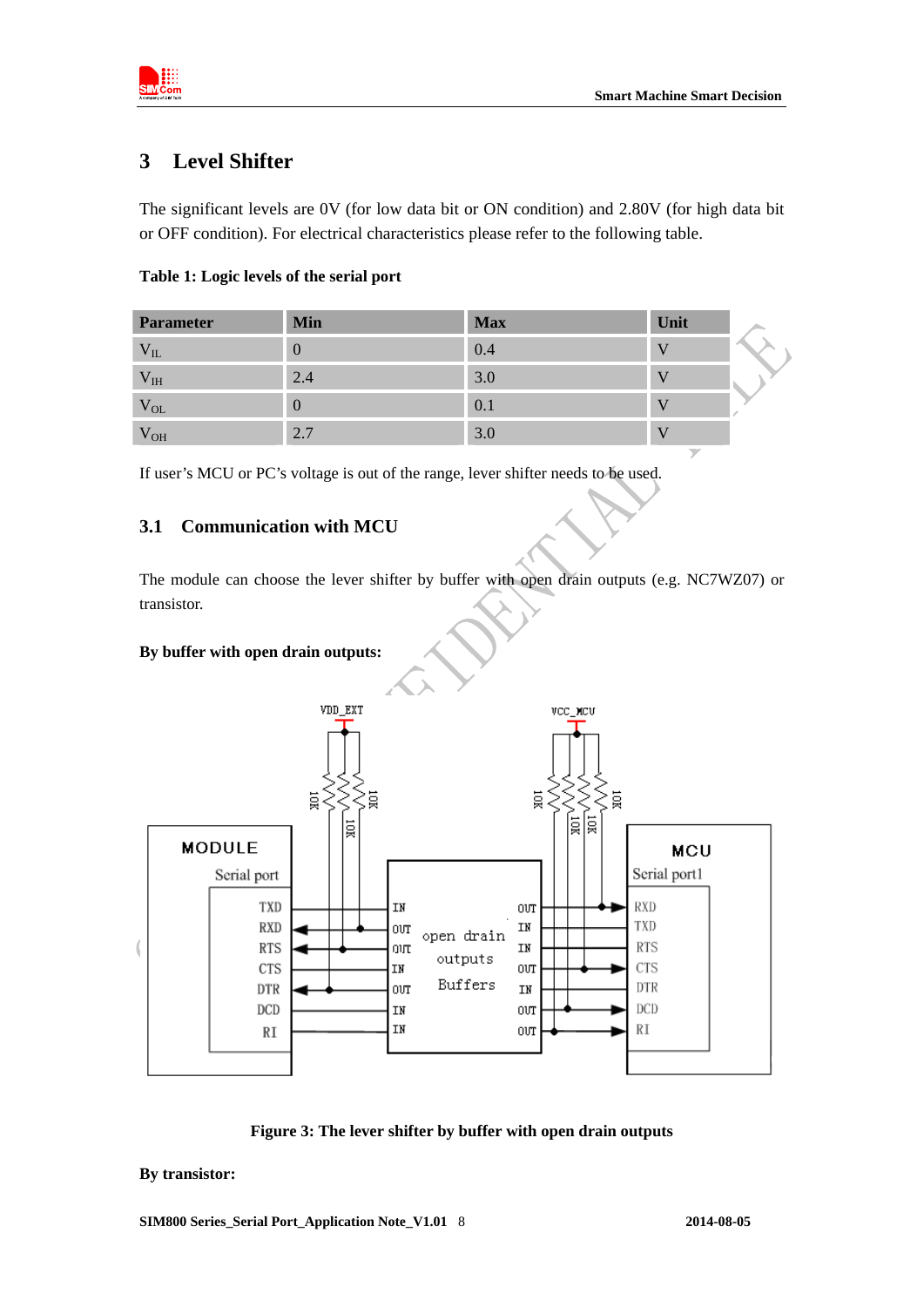<span id="page-9-0"></span>



**Figure 4: The lever shifter by transistor for communication with MCU** 

*Note: VDD\_EXT is supplied by the module(2.80V)*,*VCC\_MCU is voltage of user UART interface.* 

#### **3.2 Communication with PC (RS232)**

#### **Table 2: The voltage of RS232**

| <b>Parameter</b> | <b>Transmitter capable</b> | Receiver capable | Unit |
|------------------|----------------------------|------------------|------|
| Logic $0$        | $+5+15$                    | $+3+25$          |      |
| Logic 1          | $-5 -15$                   | $-3-25$          |      |
| Undefined        | $\overline{\phantom{0}}$   | $-3+3$           |      |
|                  |                            |                  |      |

It is suggested doing the lever shifter by RS-232 transceivers (e.g.SP3238E or MAX3221 etc.)

#### **Connect all signals:**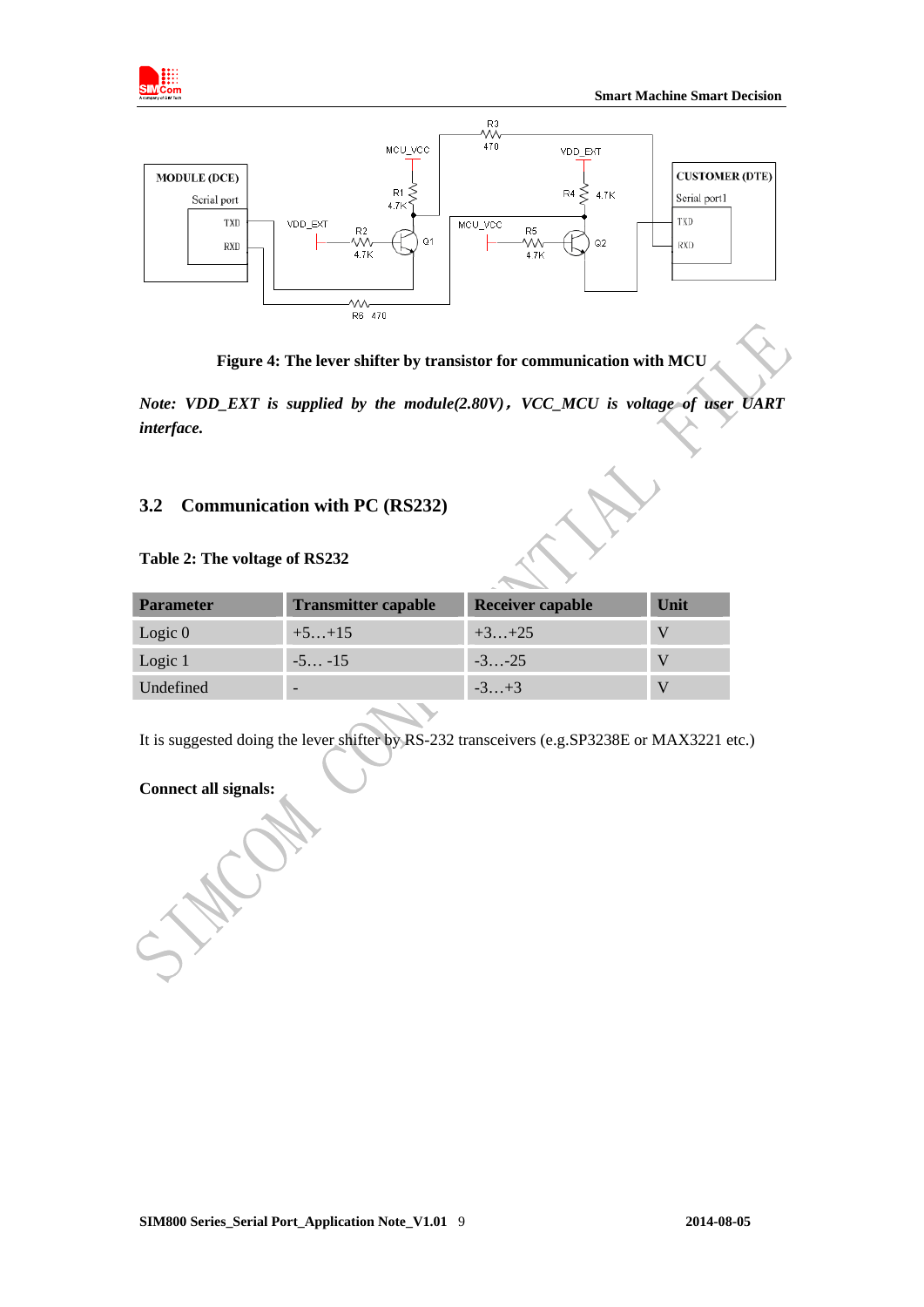<span id="page-10-0"></span>



**Figure 5: The lever shifter by SP3238E for communication with PC** 

If just RXD and TXD are connected, MAX3221can be chosen for the lever shifter.

SWA CA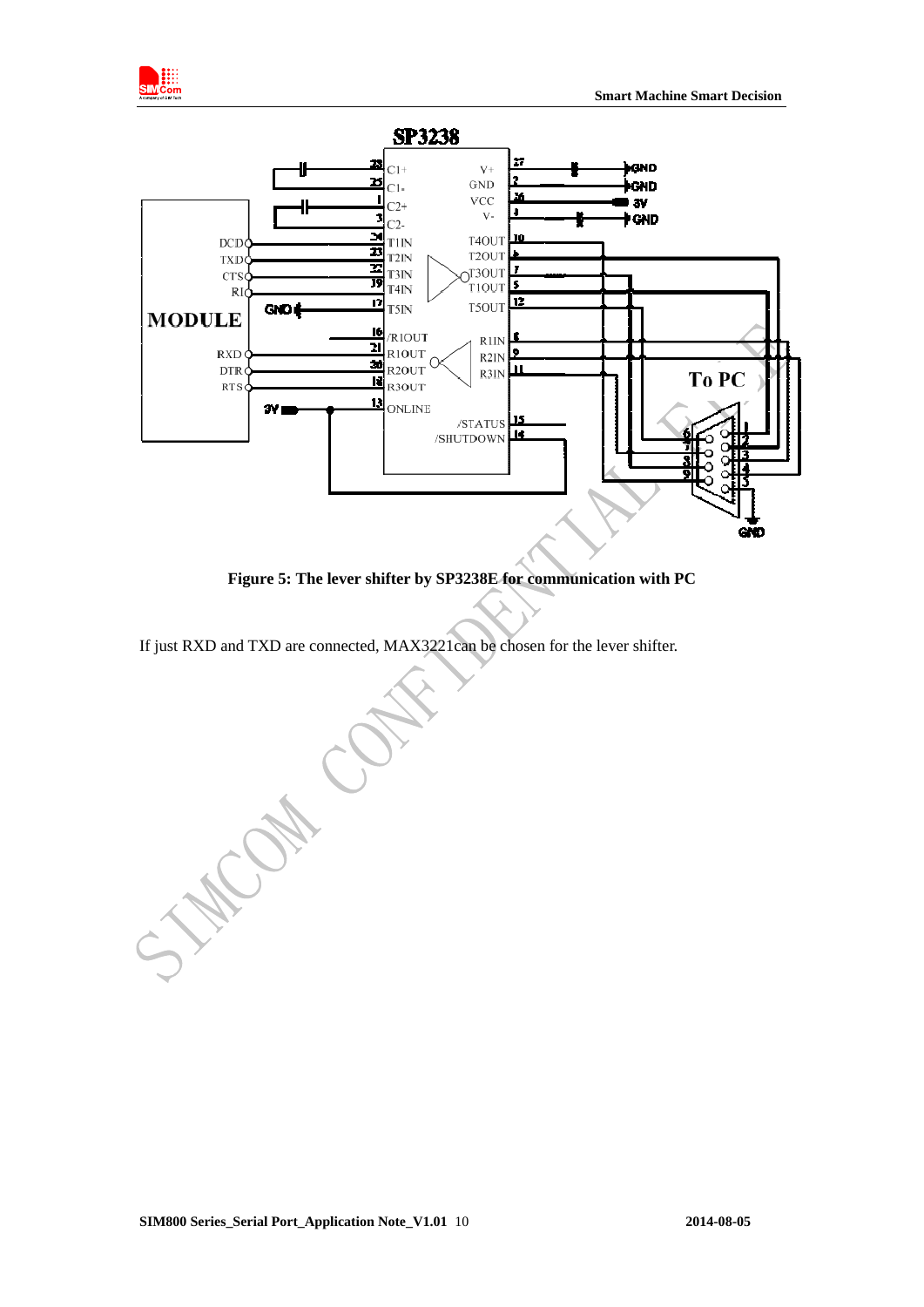<span id="page-11-0"></span>

## **4 Synchronize Baud Rate**

SIM800 series is designed in autobauding mode by default. Autobauding allows SIM800 series to automatically detect the baud rate of the host device. In application, host device must to synchronize the baud rate with SIM800 series. Host device must firstly send character "AT" or "at" to synchronize the baud rate. It is recommended to send "AT" until host device receives the "OK" response, which means host device and SIM800 series are correctly synchronized. Once the baud rate is synchronized, it is suggested to use AT command "AT+IPR" to set SIM800 series baud rate according the host baud rate. Following figure shows the flow of synchronization of baud rate between SIM800 series and host device.



**Figure 6: Synchronizing baud rate flow chart**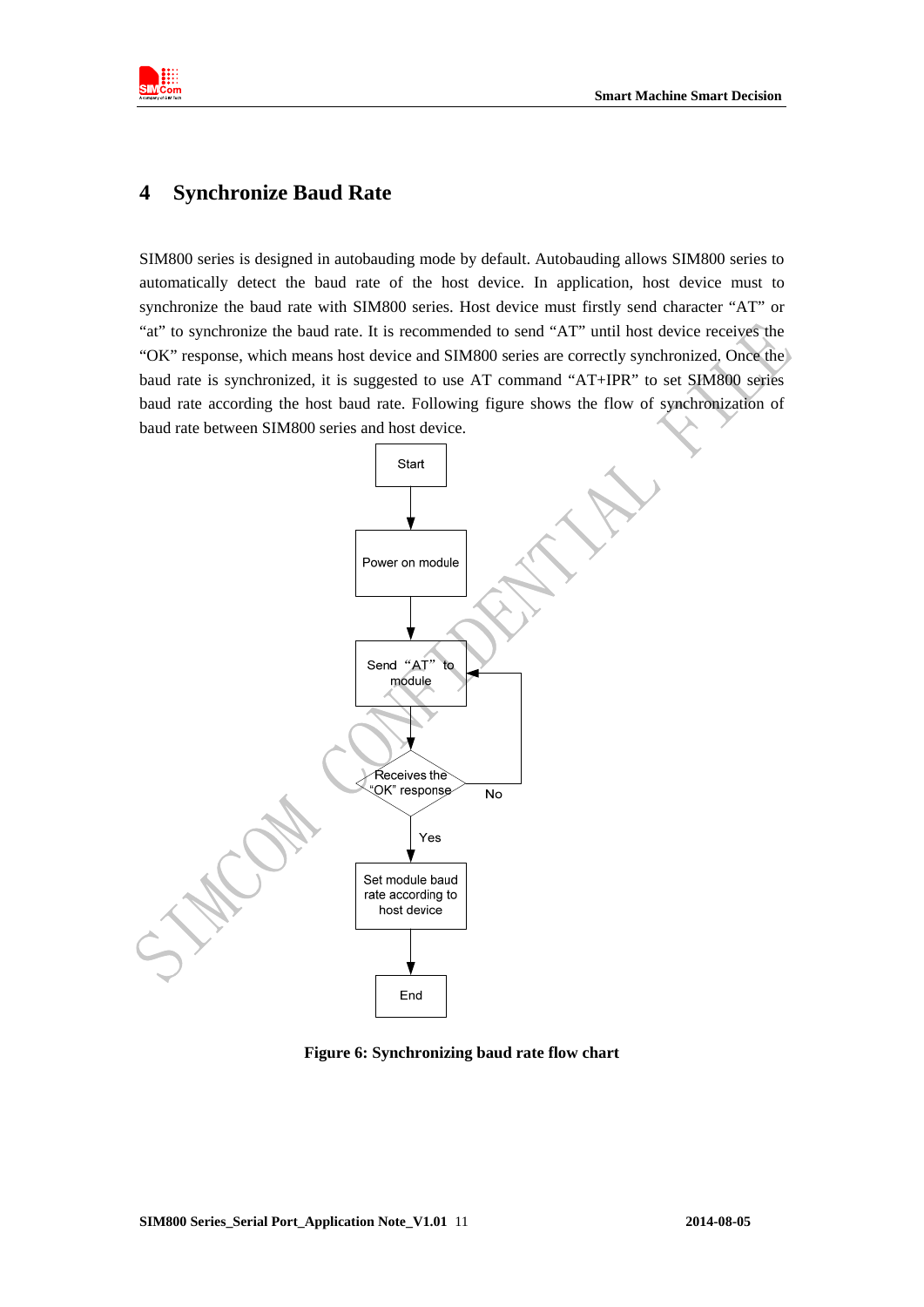<span id="page-12-0"></span>

## **5 Flow Control**

Flow control is very important for correct communication between the module (DCE) and host device (DTE). In cases of a data or fax call, the sending device is transferring data faster than the receiving side is ready to accept. When the receiving buffer reaches its capacity, the receiving device should be capable to pause the sending device until it catches up.

SIM800 series is designed as no flow control by default. The AT command "AT+IFC" can be used to enable the hardware flow control or software flow control, which are basically two approaches to achieve data flow control.

#### **5.1 Software Flow Control (XON/XOFF flow control)**

Software flow control sends different characters to stop (XOFF, decimal 19) and resume (XON, decimal 17) data flow. It is quite useful in some applications that only use three wires on the serial interface.

The AT command "AT+IFC=1,1" can be used to enable software flow control in the DTE interface and within module. This setting is stored by AT&W.

Ensure that any communications software package (e.g. ProComm Plus, Hyper terminal or WinFax Pro) uses software flow control.

*NOTE: Software Flow control should not be used for data calls where binary data will be transmitted or received (e.g. TCP/IP) as the DTE interface may interpret binary data as flow control characters.* 

## **5.2 Hardware Flow Control (RTS/CTS flow control)**

Hardware flow control achieves the data flow control by controlling the RTS/CTS line. When the data transfer should be suspended, the CTS line is set inactive until the transfer from the receiving buffer has been completed. When the receiving buffer is OK to receive more data, CTS goes active once again.

The AT command "AT+IFC=2,2" can be used to enable hardware flow control in the DTE interface and within module. This setting is stored by AT&W.

To achieve hardware flow control, ensure that the RTS/CTS lines are present on user's application platform.

*NOTE: The DTR signal must be pulled to low level voltage when DTE is sending data to the*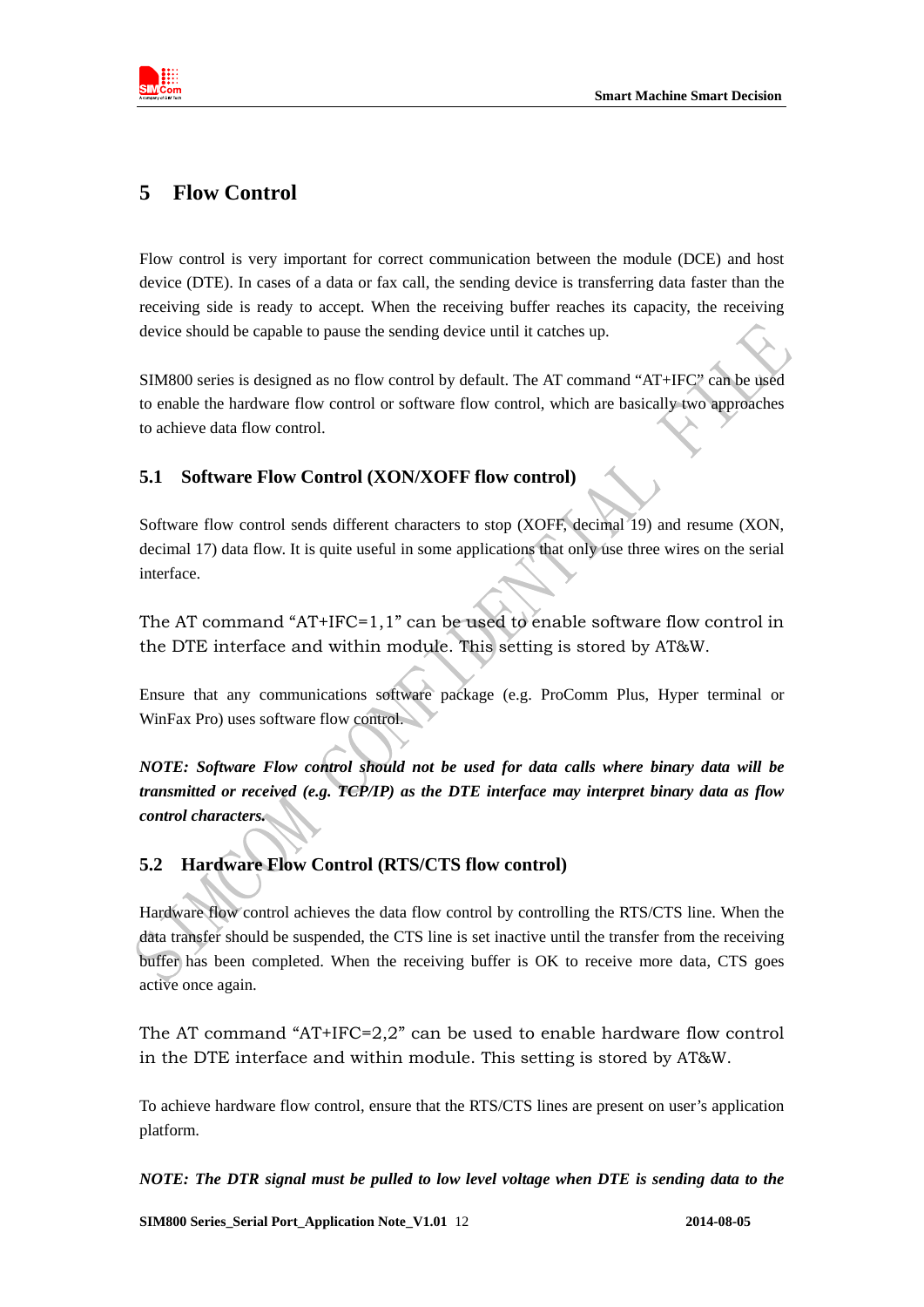

*module. Otherwise, the CTS signal may always not be asserted by module and the handshaking will not be established.* 

COM CONTACTORY FILL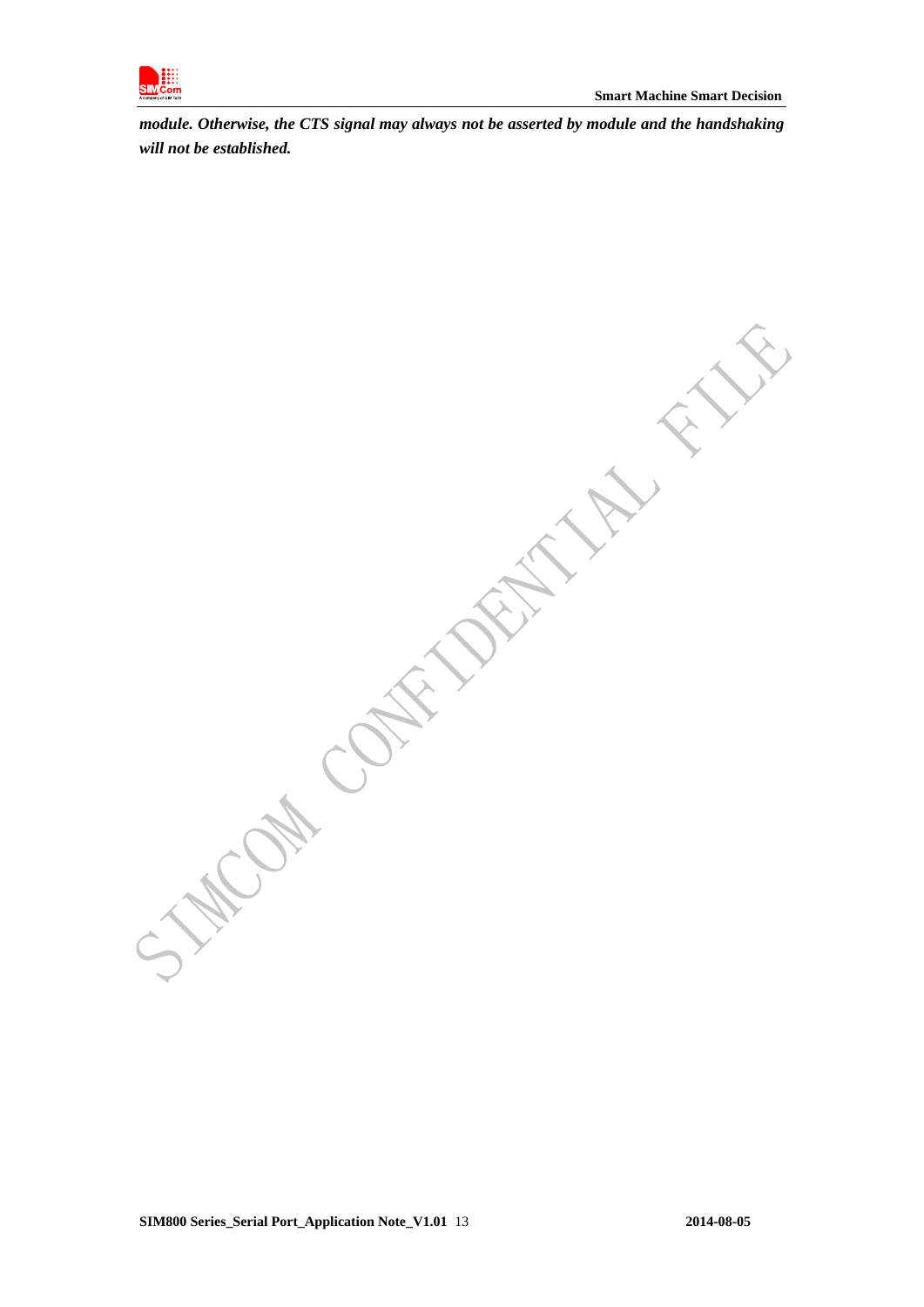<span id="page-14-0"></span>

## **6 Control Signals**

#### **6.1 CTS**

This signal is asserted by the module to inform the DTE device that transmission may begin. RTS and CTS are commonly used as handshaking signals to moderate the flow of data into the module.

#### **6.2 RTS**

This signal is asserted (low level) to prepare the module (DCE) for accepting transmitted data from the DTE device.

#### **6.3 DCD**

The AT command AT&C can be used to set DCD function mode. When set "AT&C0", DCD line is always ON (low). When set "AT&C1", DCD line is ON (low) only in the presence of data carrier.

#### **6.4 DTR**

Module will automatically go into SLEEP mode (set AT+CSCLK=1) if DTR is set to high level and there is no on air and no hardware interrupt (such as GPIO interrupt or data on serial port). In this case, the current consumption of module will reduce to the minimal level. During SLEEP mode, the module can still receive paging message and SMS from the system normally. If DTR Pin is pulled down to a low level, this signal will wake up module from SLEEP mode. The serial port will be active after DTR changes to low level about 50ms. DTR must be held low during the call.

#### **The AT command "AT&D" can be used to set DTR function mode.**



When it is set to "AT&D0", TA ignores status on DTR.

- When it is set to "AT&D1", ON (low)->OFF (high) on DTR: module will be changed to command mode when the connected call is remained.
- When it is set to "AT&D2", ON->OFF on DTR and pull DTR to high more than the time that the setting value by ATS10: call is disconnected, module is changed to command mode.

TCP/IP applications only support AT&D1 and AT&D0. In TCP/IP application (for more detail, please refer to TCP/IP application NOTE), DTR line of serial port can also be used to switch from data mode to command mode. To use this method, AT&D1 should be set firstly. Pull DTR line to ground for at least 1 second and then pull up, the module will switch from data mode to command mode and OK will be returned which indicates the module is in command mode.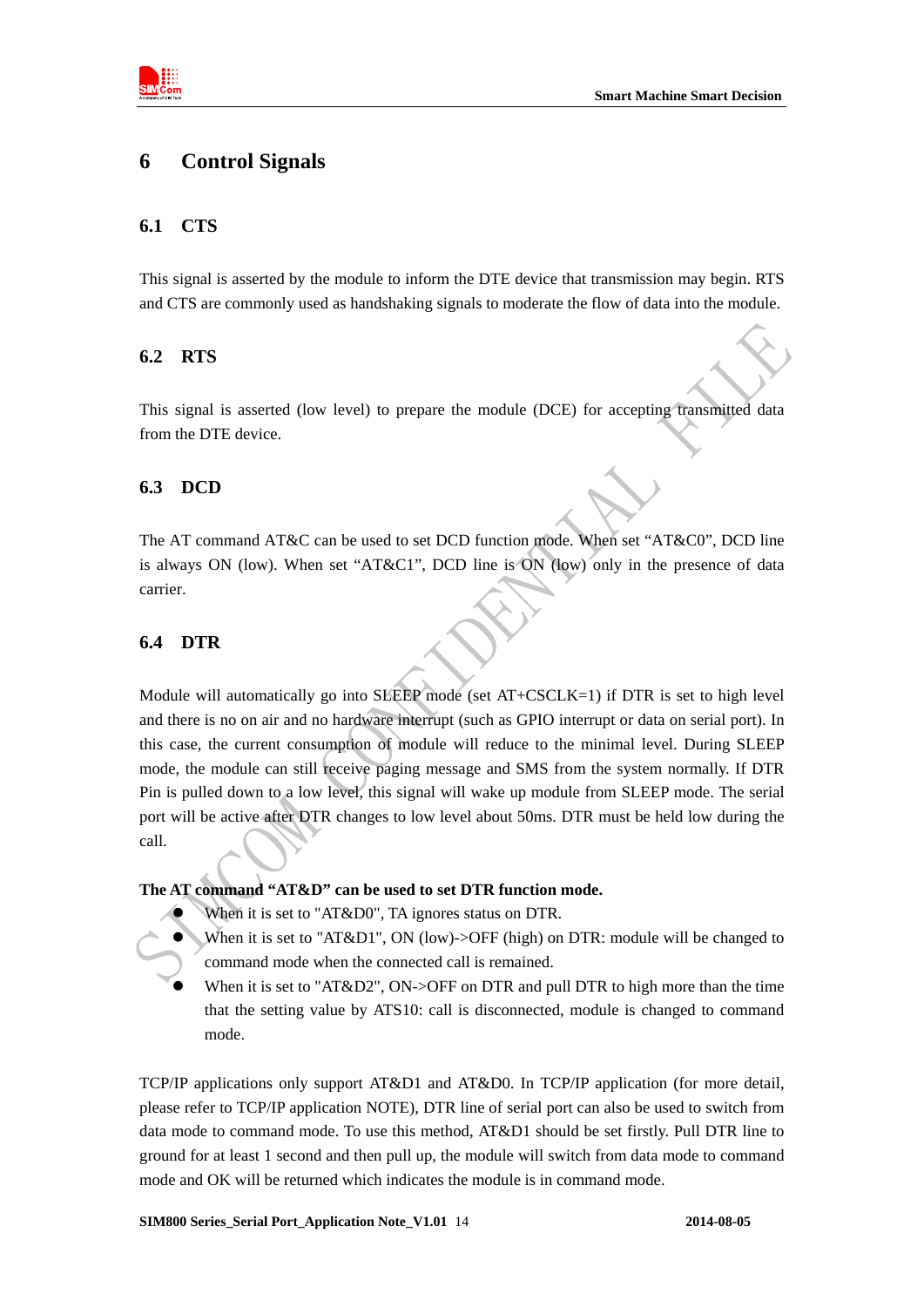<span id="page-15-0"></span>

# **6.5 RI**

RI responds as table 3.

#### **Table 3: RI responds**

| <b>State</b>                                                                          | <b>RI</b> respond                                                                                                                                                                                                                                                                                                                                                                                                                                      |  |  |
|---------------------------------------------------------------------------------------|--------------------------------------------------------------------------------------------------------------------------------------------------------------------------------------------------------------------------------------------------------------------------------------------------------------------------------------------------------------------------------------------------------------------------------------------------------|--|--|
| Standby                                                                               | <b>HIGH</b>                                                                                                                                                                                                                                                                                                                                                                                                                                            |  |  |
| Calling (include<br>Voice and Data)<br>(NOT controlled<br>by the setting of<br>CFGRI) | If the module is used as caller, the RI will maintain high. But when it is<br>used as receiver, the responses of RI are listed in the following:<br>Change to LOW, then:<br>(1) Change to HIGH when call is established;<br>(2) Change to HIGH when ATH command is executed;<br>(3) Change to HIGH when sender hangs up;<br>(4) Change to HIGH when SMS is received.                                                                                   |  |  |
| <b>SMS</b><br>(NOT controlled<br>by the setting of<br>CFGRI)                          | When receiving SMS, the RI will be changed to LOW and hold at low<br>level for about 120 ms, then it is changed to HIGH; meanwhile the<br>module will report following URCs:<br>$+CMTI$ :<br>$+CMT$ :<br>$+CDS:$                                                                                                                                                                                                                                       |  |  |
| <b>TCPIP</b><br>(Controlled<br>by<br>setting<br>the<br>of<br>CFGRI)                   | When execute following TCPIP AT command, the RI will be changed to<br>LOW and hold at low level for about 120 ms, then it is changed to HIGH.<br>(1) TCP activate the account by the AT+CIICR command<br>(2) TCP deactivate the account by the AT+CIPSHUT command<br>(3) TCP create the connect by AT+CIPSTART command<br>(4) TCP close the connect by AT+CIPCLOSE command<br>(5) TCP send data by AT+CIPSEND command<br>(6) When receiving TCPIP data |  |  |
| <b>FTP</b><br>(Controlled<br>by<br>the setting<br>of<br>CFGRI)                        | When FTP reports URCs, the RI will be changed to LOW and hold at low<br>level for about 120 ms, then it is changed to HIGH.                                                                                                                                                                                                                                                                                                                            |  |  |
| <b>URC</b><br>(controlled<br>by<br>setting<br>the<br>of<br>CFGRI)                     | When report following URCs, the RI will be changed to LOW and hold at<br>low level for about 120 ms, then it is changed to HIGH.<br>UNDER-VOLTAGE WARNNING<br><b>OVER-VOLTAGE WARNNING</b><br>Call Ready                                                                                                                                                                                                                                               |  |  |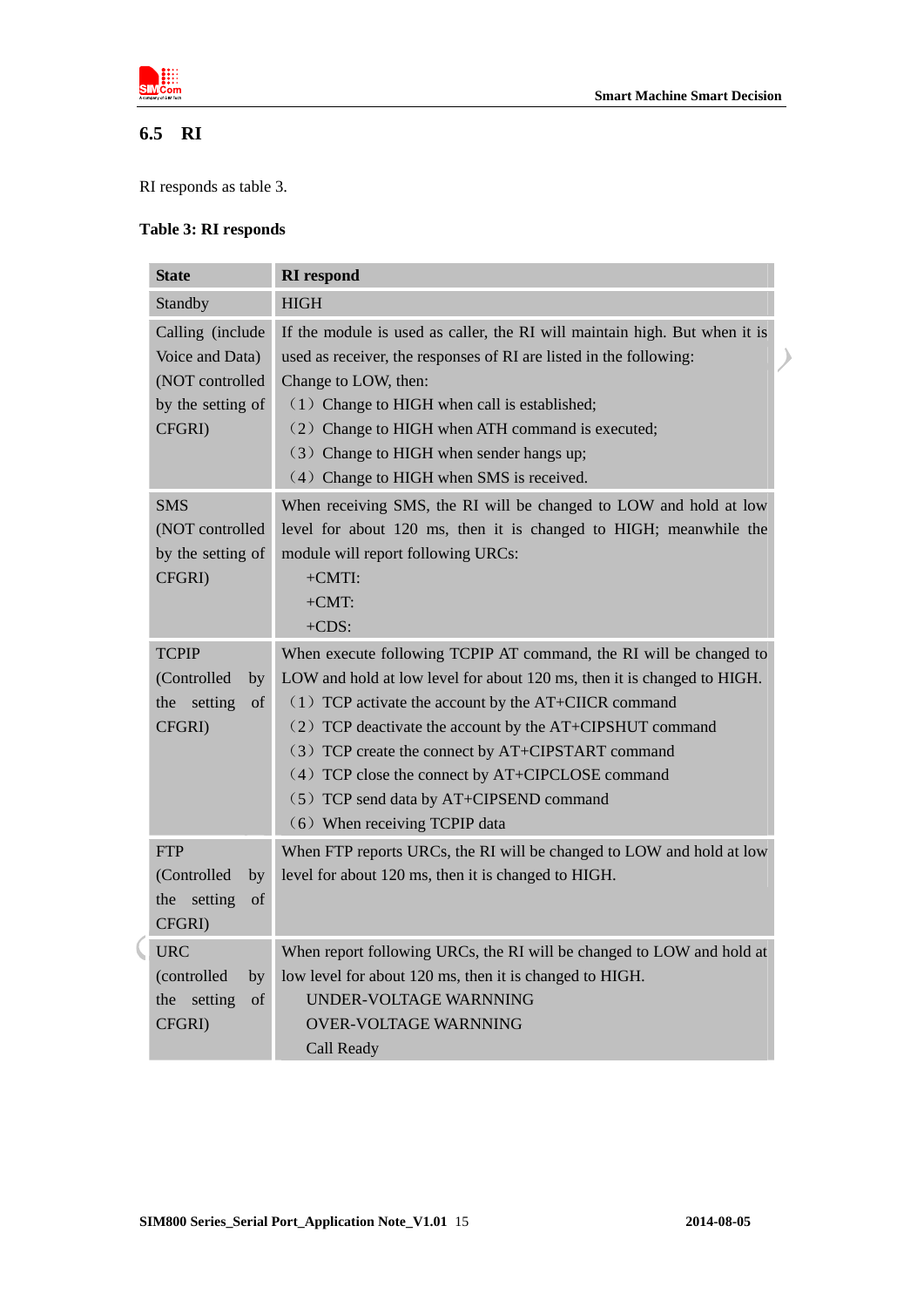<span id="page-16-0"></span>



It's recommended connect the RI to an interrupt port of MCU. It can be used for waking up from power saving mode. That means the MCU will receive an interrupt while a falling edge coming on RI.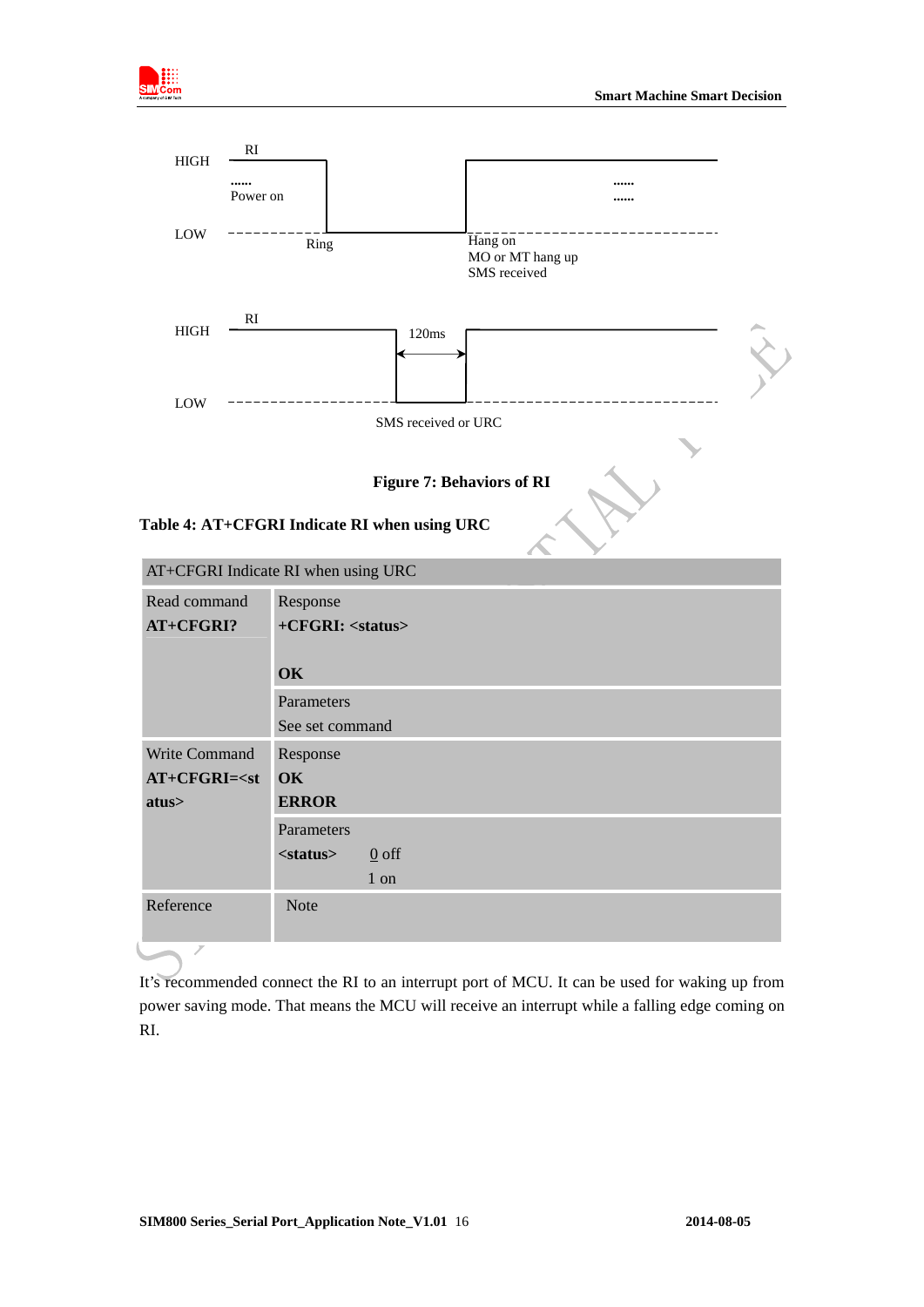<span id="page-17-0"></span>

## **7 Dual Serial Port Function**

#### **7.1 Dual Serial Port Pin Definition**

SM800H, SIM800L, SIM800 and SIM800M64 support the dual serial port function, the hardware will support one full serial port (UART2) and one 3-line serial port (UART1) at the same time. This dual serial port function must set by the AT command of "AT+CMNRP=1" on the UART1 port before using. If the customer needs the dual serial port function, the hardware must be designed as the following table:

| <b>Serial port1</b> | <b>Name</b>      | Pin | <b>Direction</b> | <b>Description</b>      |
|---------------------|------------------|-----|------------------|-------------------------|
| <b>UART1 TXD</b>    | <b>TXD</b>       | 32  | out              | Used by update software |
| <b>UART1 RXD</b>    | <b>RXD</b>       | 31  | in               |                         |
| <b>Serial port2</b> | <b>Name</b>      | Pin | <b>Direction</b> | <b>Description</b>      |
| <b>UART2 TXD</b>    | <b>RTS</b>       | 33  | out              |                         |
| <b>UART2 RXD</b>    | <b>CTS</b>       | 34  | in               |                         |
| <b>UART2 RTS</b>    | <b>UART_RI</b>   | 68  | in               | Clear to send           |
| <b>UART2_CTS</b>    | <b>UART DCD</b>  | 70  | out              | Require to send         |
| <b>UART2 DTR</b>    | <b>UART_DTR</b>  | 69  | in               |                         |
| <b>UART2 RI</b>     | ROW4             | 63  | out              |                         |
| <b>UART2 DCD</b>    | COL <sub>4</sub> | 24  | out              |                         |

**Table 5: The dual serial pin of SIM800H and SIM800L** 

**Table 6: The dual serial pin of SIM800 and SIM800M64** 

| <b>Serial port1</b> | <b>Name</b>      | Pin            | <b>Direction</b> | <b>Description</b>      |
|---------------------|------------------|----------------|------------------|-------------------------|
| <b>UART1_TXD</b>    | <b>TXD</b>       | 9              | out              | Used by update software |
| <b>UART1_RXD</b>    | <b>RXD</b>       | 10             | in               |                         |
| <b>Serial port2</b> | <b>Name</b>      | Pin            | <b>Direction</b> | <b>Description</b>      |
| <b>UART2 TXD</b>    | <b>RTS</b>       | 8              | out              |                         |
| <b>UART2 RXD</b>    | <b>CTS</b>       | 7              | in               |                         |
| <b>UART2_RTS</b>    | <b>UART RI</b>   | $\overline{4}$ | in               | Clear to send           |
| <b>UART2_CTS</b>    | <b>UART DCD</b>  | 5              | out              | Require to send         |
| <b>UART2 DTR</b>    | <b>UART DTR</b>  | 3              | in               |                         |
| <b>UART2 RI</b>     | ROW4             | 40             | out              |                         |
| <b>UART2 DCD</b>    | COL <sub>4</sub> | 47             | out              |                         |

#### *NOTE:*

- *1: The dual serial port function needs two pin of COL4 and ROW4.*
- *2: The AT command of AT+CMNRP" only can be executed on UART1.*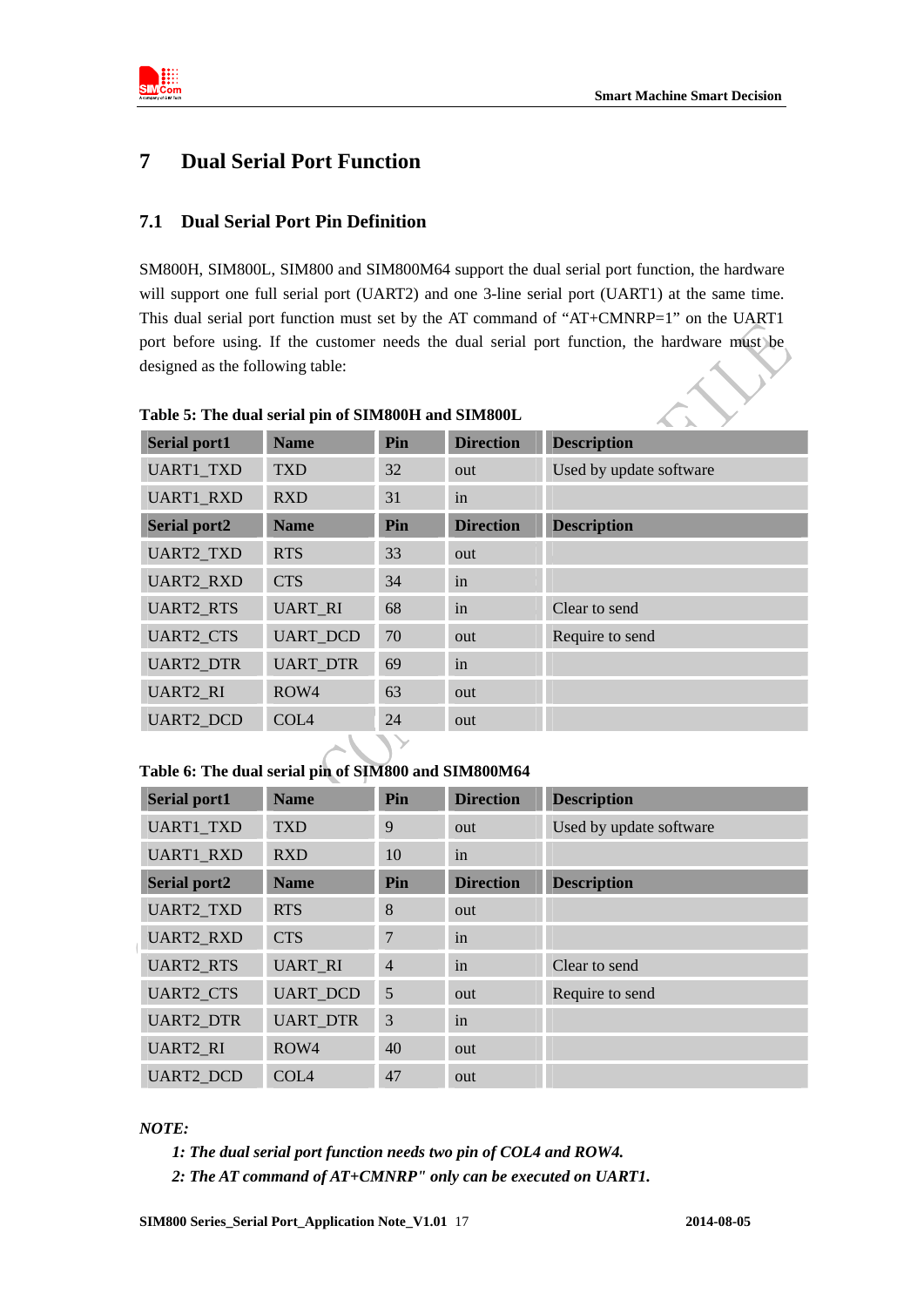<span id="page-18-0"></span>

*3: Only B05 and later version support dual serial port function.* 

| <b>AT+CMNRP</b> Dual serial port feature |                                                                               |  |  |  |
|------------------------------------------|-------------------------------------------------------------------------------|--|--|--|
| <b>Test Command</b><br>$AT+CMNRP=?$      | Response<br>$+CMNRP$ : (0-1)                                                  |  |  |  |
|                                          | <b>OK</b>                                                                     |  |  |  |
|                                          | Parameter<br>See Write Command                                                |  |  |  |
| <b>Read Command</b><br>AT+CMNRP?         | Response<br>+CMNRP: <mode><br/><b>OK</b></mode>                               |  |  |  |
|                                          | Parameter                                                                     |  |  |  |
|                                          | See Write Command                                                             |  |  |  |
| Write Command                            | Response                                                                      |  |  |  |
| $AT+CMNRP=<$                             | OK                                                                            |  |  |  |
| mode>                                    | <b>ERROR</b>                                                                  |  |  |  |
|                                          | Parameter                                                                     |  |  |  |
|                                          | single serial port mode, disable uart port 2.<br>$<$ mode $>$<br>$\mathbf{0}$ |  |  |  |
|                                          | $\mathbf{1}$<br>dual serial port mode, enable uart port 2.                    |  |  |  |
| <b>Parameter Saving</b><br>Mode          | AT&W_SAVE                                                                     |  |  |  |
| Max Response<br>Time                     |                                                                               |  |  |  |
|                                          |                                                                               |  |  |  |
| Reference                                | <b>Note</b>                                                                   |  |  |  |
|                                          | The following figure shows the connection between module and client (DTE)     |  |  |  |

The following figure shows the connection between module and client (DTE)

| <b>MODULE (DCE)</b><br><b>UART2</b> | <b>CUSTOMER (DTE)</b><br>Serial port1 |
|-------------------------------------|---------------------------------------|
| UART2_TXD                           | <b>TXD</b>                            |
| UART2_RXD                           | <b>RXD</b>                            |
| UART2_RTS                           | <b>RTS</b>                            |
| UART2_CTS                           | <b>CTS</b>                            |
| UART2_DTR                           | <b>DTR</b>                            |
| UART2_DCD                           | <b>DCD</b>                            |
| UART2_RI                            | <b>RING</b>                           |
| <b>UART1</b>                        | Serial port2                          |
| UART1_TXD                           | <b>TXD</b>                            |
| <b>UART1_RXD</b>                    | RXD                                   |
|                                     |                                       |

**Figure 8: Connection of the serial interfaces**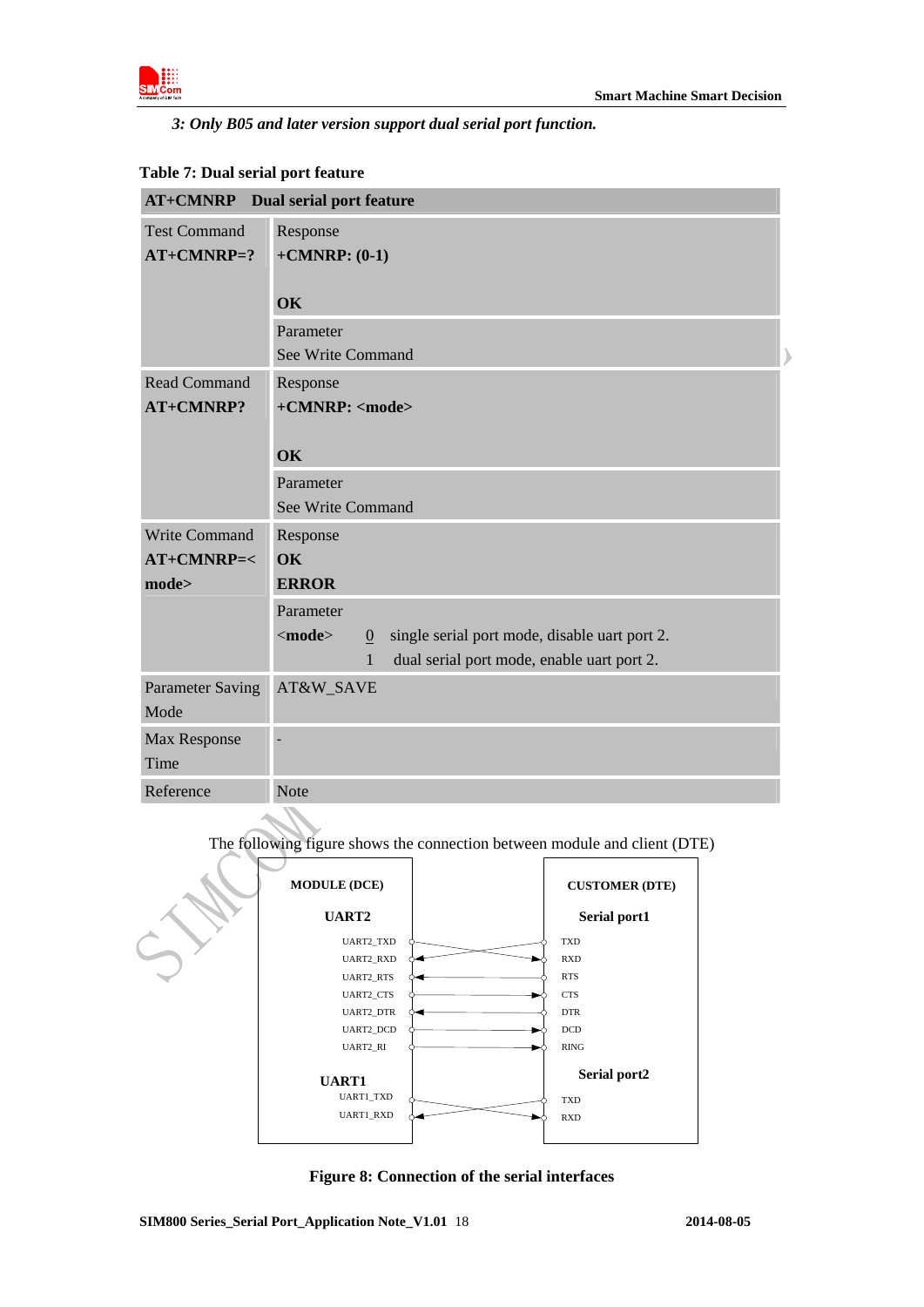<span id="page-19-0"></span>

### **7.2 Restrictions of AT Command on Dual Serial Port Mode**

When the module works on dual serial port mode, some of AT command can only be executed on one serial port, these AT commands list in following table:

| <b>AT</b> command | <b>UART1</b> | <b>UART2</b> | <b>Note</b>                         |
|-------------------|--------------|--------------|-------------------------------------|
| $AT+IFC=2,2$      | Not support  | Support      | UART1 don't contain CTS and RTS     |
|                   |              |              | pin                                 |
| $AT+CSCLK=1$      | Not support  | Support      | UART1 don't contain DTR pin         |
| $ATD*99# (PPP)$   | Not support  | Support      | UART1 will lost data after PPP      |
|                   |              |              | connected                           |
| $AT+CSCLK=2$      | Support      | Not support  | The RXD of UART2 can not be used as |
|                   |              |              | interruption                        |
| $AT+CMNRP=0$      | Support      | Not support  |                                     |
| $AT+CMNRP=1$      | Support      | Not support  |                                     |

## **7.3 Sleep Mode of Dual Serial Port**

On dual serial port mode, the UART1 and UART2 both are autobauding rate (the value of "AT+IPR" is 0). The module cannot enter sleep mode in the absence of synchronous serial port baud rate after module power on. Only the UART1 and UART2 have both synchronized baud rate, the module can enter sleep mode.

#### **7.3.1 Enter Sleep via UART1**

On dual serial port mode, UART1 only contain 3 lines (TXD, RXD, and GND). Only the sleep mode2 can be used. After setting "AT+CSCLK=2" command, the module will continuously monitor the serial port data signal. When there is no data transfer over 5 seconds on the serial port and there is no on air and hardware interrupts (such as GPIO interrupt), the module will enter sleep mode2 automatically. At this sleep mode, the module also can receive incoming call and new SMS from network.

#### **7.3.2 Exit Sleep via UART1**

When the module is in sleep mode2 (AT+CSCLK=2), the following methods can wake up it.

- Receive a voice or data call from network.
- Receive a SMS from network.
- Receive external interrupt.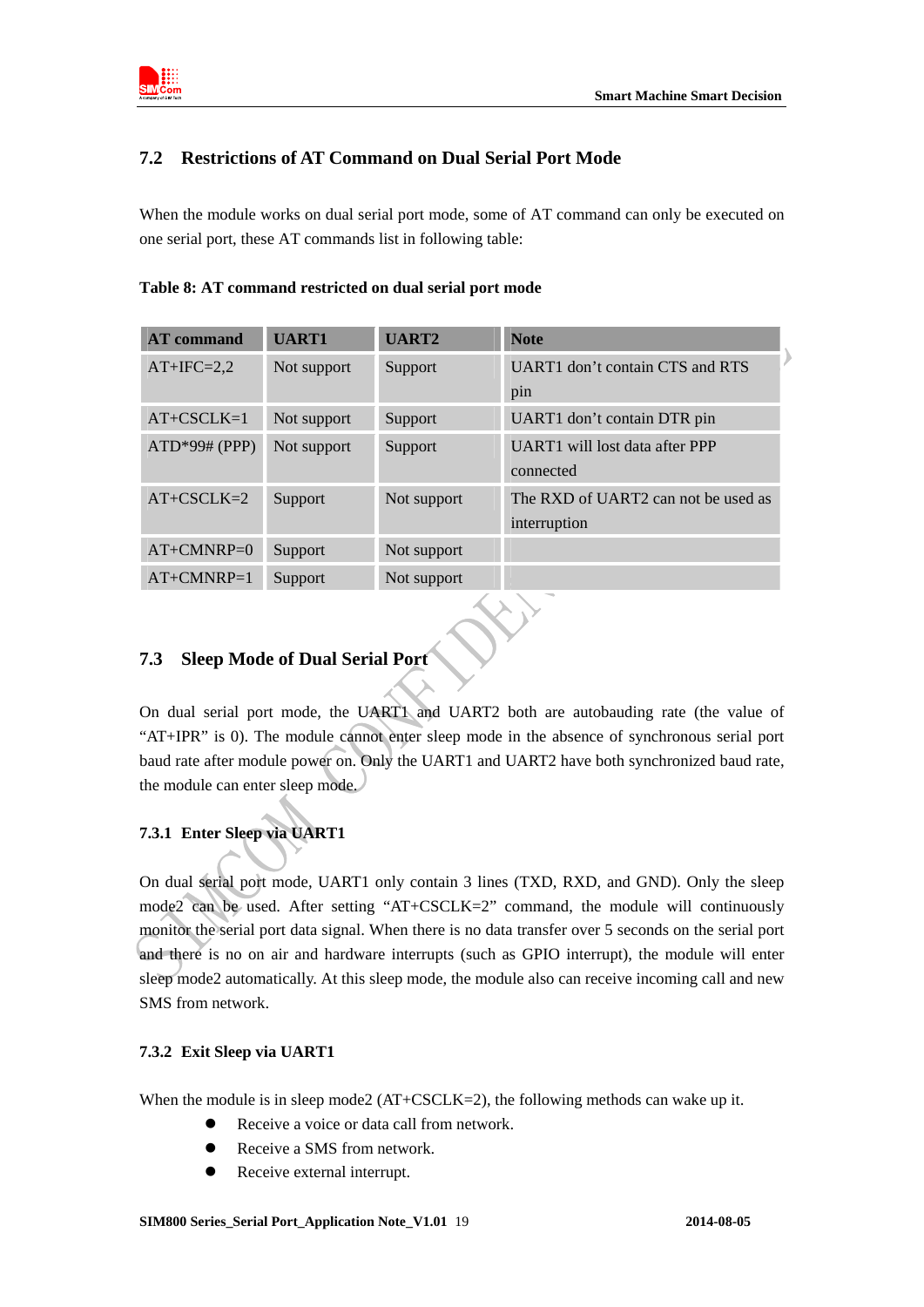

<span id="page-20-0"></span>

 $\bullet$  UART1 receive data (the first character will lose).

*NOTE: AT command from UART2 can not wake up the module; pull down DTR pin of UART2 can not wake up the module too.* 

#### **7.3.3 Enter Sleep via UART2**

Customer can control the module to enter or exit the sleep mode1 (AT+CSCLK=1) by DTR signal. When DTR is in high level and without interrupt (on air and hardware such as GPIO interrupt or data on serial port), the module will enter sleep mode1 automatically. In this mode, the module can still receive paging or SMS from network but the serial port is not accessible.

#### **7.3.4 Exit Sleep via UART2**

When the module is in sleep mode1 (AT+CSCLK=1), the following methods can wake up it.

- Receive a voice or data call from network.
- Receive a SMS from network.
- Receive external interrupt.
- Pull down DTR pin.

After module has received incoming call or new SMS, serial port can report URC, but the serial port can not input AT command. Only after the DTR pin of UART2 pull to low level for 50ms, the serial port can input AT command.

#### *NOTE: The AT command from UART1 can not wake up the module.*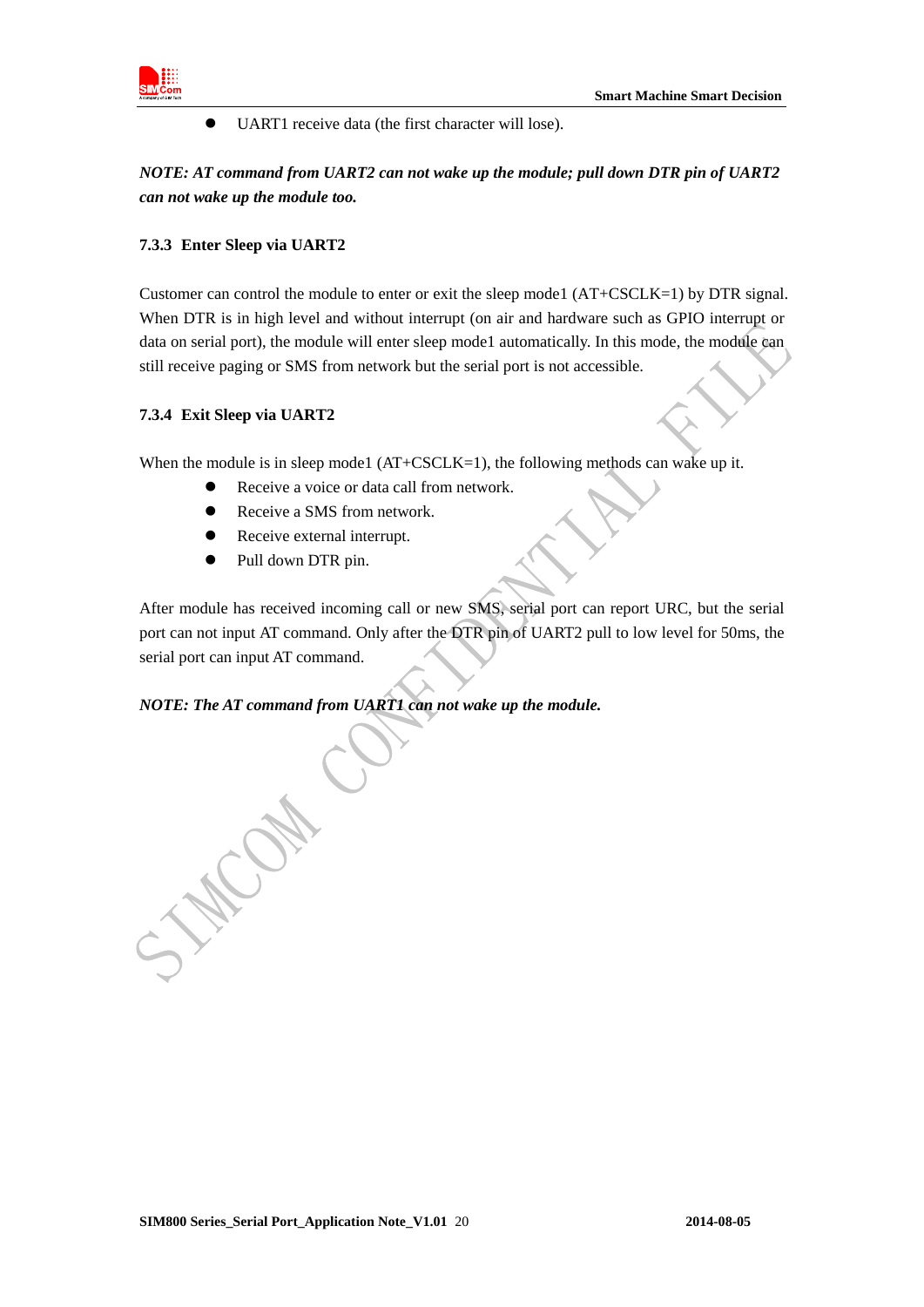<span id="page-21-0"></span>

# **Appendix**

#### **A Related Documents**

| Document name                        | <b>Remark</b> |
|--------------------------------------|---------------|
| SIM800 Series AT Command Manual      |               |
| SIM800 Series_TCPIP_Application Note |               |

#### **B Terms and Abbreviations**

| Abbreviation | <b>Description</b>                              |
|--------------|-------------------------------------------------|
| <b>DCE</b>   | Data Communication Equipment                    |
| <b>DTE</b>   | Data Terminal Equipment                         |
| <b>UART</b>  | Universal Asynchronous Receiver and transmitter |